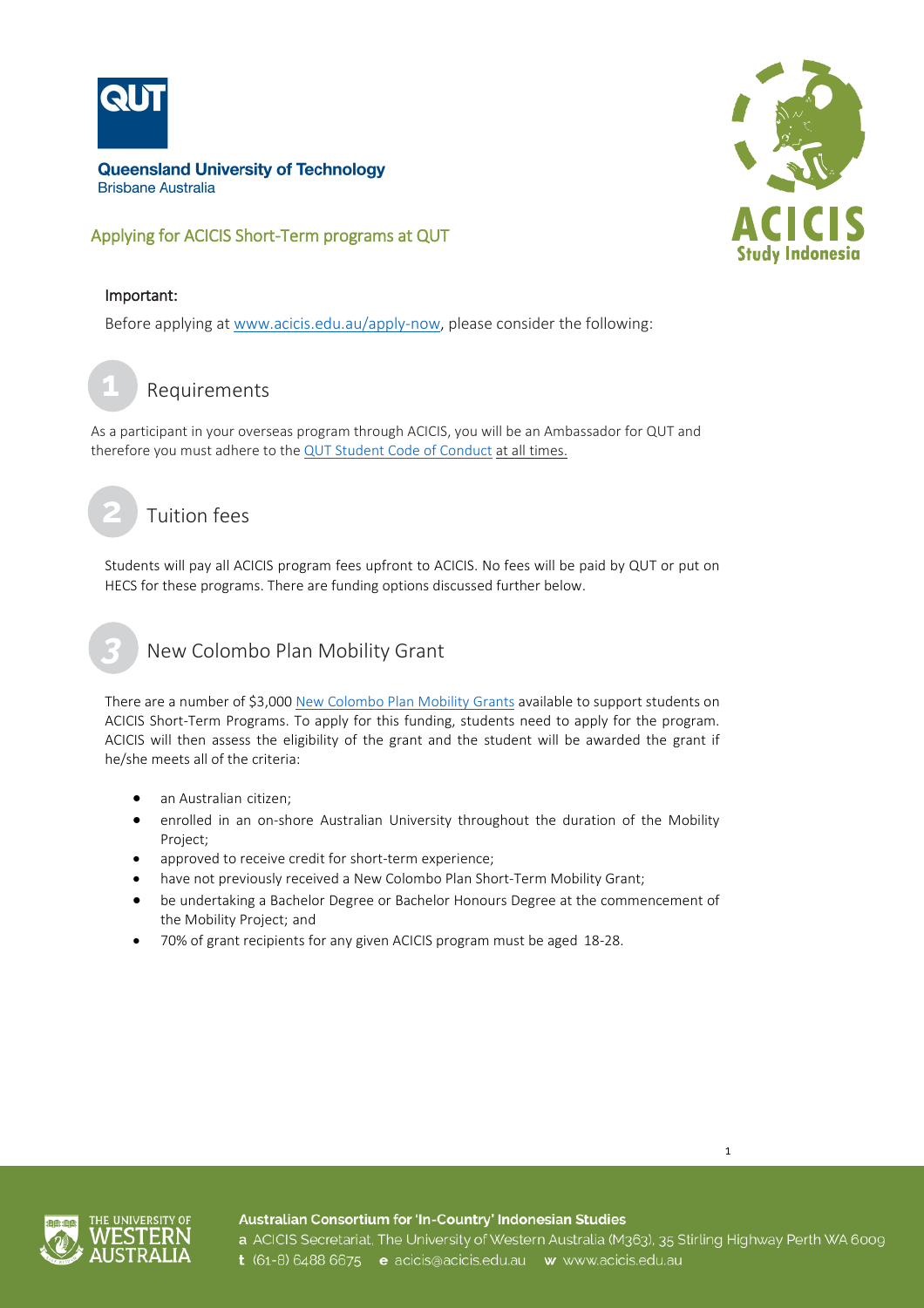

## Applying for ACICIS Short-Term programs at QUT



Application deadlines

Winter Programs

| <b>Application Due:</b>                    | <b>ACICIS Application</b> | <b>QUT Application</b> |
|--------------------------------------------|---------------------------|------------------------|
| Public Health Study<br>Tour (July)         | 1 April                   | 25 March               |
| Indonesian Language<br>Short Course (July) | 1 April                   | 25 March               |

Summer Programs

| <b>Application Due:</b>                       | <b>ACICIS Application</b>                                                 | <b>QUT Application</b>                          |
|-----------------------------------------------|---------------------------------------------------------------------------|-------------------------------------------------|
| Public Health Study<br>Tour (Nov-Dec)         | 25 August                                                                 | 20 August                                       |
| Professional Practica<br>(Jan-Feb)            | First Round: 1 July<br>Second Round: 1 September (if<br>places available) | First Round: 25 June<br>Second Round: 25 August |
| Indonesian Language<br>Short Course (Jan-Feb) | 1 October                                                                 | 25 September                                    |



Australian Consortium for 'In-Country' Indonesian Studies

a ACICIS Secretariat, The University of Western Australia (M363), 35 Stirling Highway Perth WA 6009 t (61-8) 6488 6675 e acicis@acicis.edu.au w www.acicis.edu.au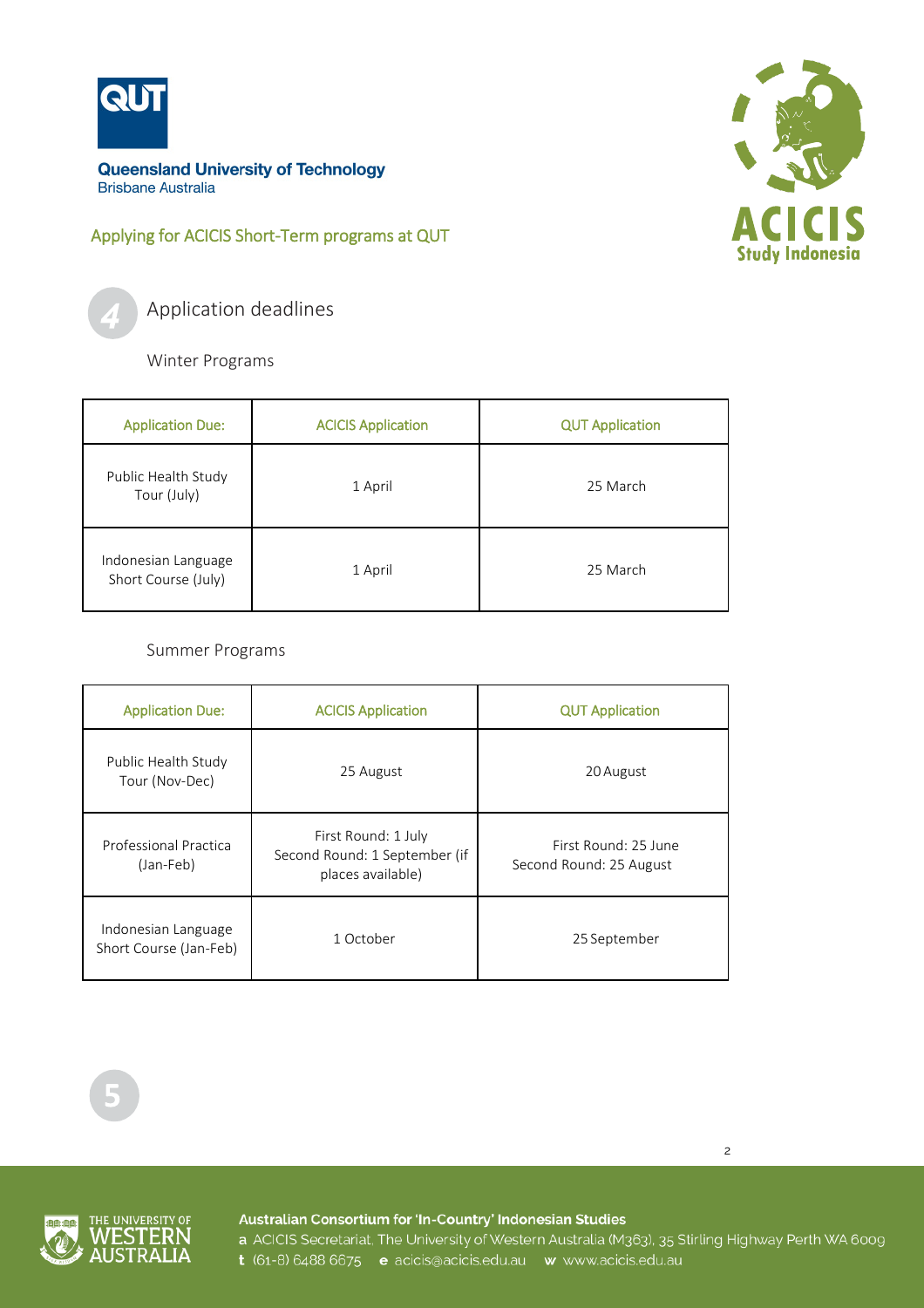

## Applying for ACICIS Short-Term programs at QUT

Application process

## Step 1: QUT Global Program Registration

- A. QUT students must complete the internal QUT Global application for the relevant ACICIS program via th[e QUT Global Portal](https://qutvirtual2.qut.edu.au/ismms-core/outboundStp/search) first.
- B. QUT will then assess and check that students meet QUT eligibility and be updated to the status of 'Eligible' in the QUT Global Portal.
- C. Students complete the ACICIS application (STEP 2).
- D. You will receive advice on the  $QUT$  Travel and insurance process, pre-departure and any travel bursary you may be eligible for.
- E. QUT Global Office contact: [ISM.ShortTerm@qut.edu.au.](mailto:ISM.ShortTerm@qut.edu.au)

## Step 2: Submit your application to ACICIS Study Indonesia

- A. To apply for a Professional Practicum program, complete this [online application.](https://fs9.formsite.com/acicis/form41/form_login.html)
- B. To apply for the Public Health Study Tour or the Indonesian Language Short Course, complete thi[s online application.](https://fs9.formsite.com/acicis/form47/form_login.html)
- C. Download the "University Approval Form" from the online application and request Truc Huynh ([ISM.shortterm@qut.edu.au](mailto:ISM.shortterm@qut.edu.au)) to sign the form.
- D. Students eligible to receive a New Colombo Plan grant will be considered as part of this process.
- E. Students will be notified on the status of their application within one month of the application deadline.

## Step 3: Applying for academic credit

Please note, permission for credit must be sought prior to going on the program from the school of your major.

#### QUT Business School

Business Professional Practicum (BPP): Undergraduate students with electives available in their study plan are eligible for credit for AMB042 (this program is equal to one QUT unit of 12 credit points) on the condition that students pass all the assessments and complete the BPP program. Please contact QUT Business School for further advice: [exchange.bus@qut.edu.au.](mailto:exchange.bus@qut.edu.au)

#### QUT Faculty of Law

Law Professional Practicum (LPP): Undergraduate students with electives available in their study plan are eligible for credit for LLB464 Legal Clinic (International). Please contact the QUT Faculty of







#### Australian Consortium for 'In-Country' Indonesian Studies

a ACICIS Secretariat, The University of Western Australia (M363), 35 Stirling Highway Perth WA 6009 t (61-8) 6488 6675 e acicis@acicis.edu.au w www.acicis.edu.au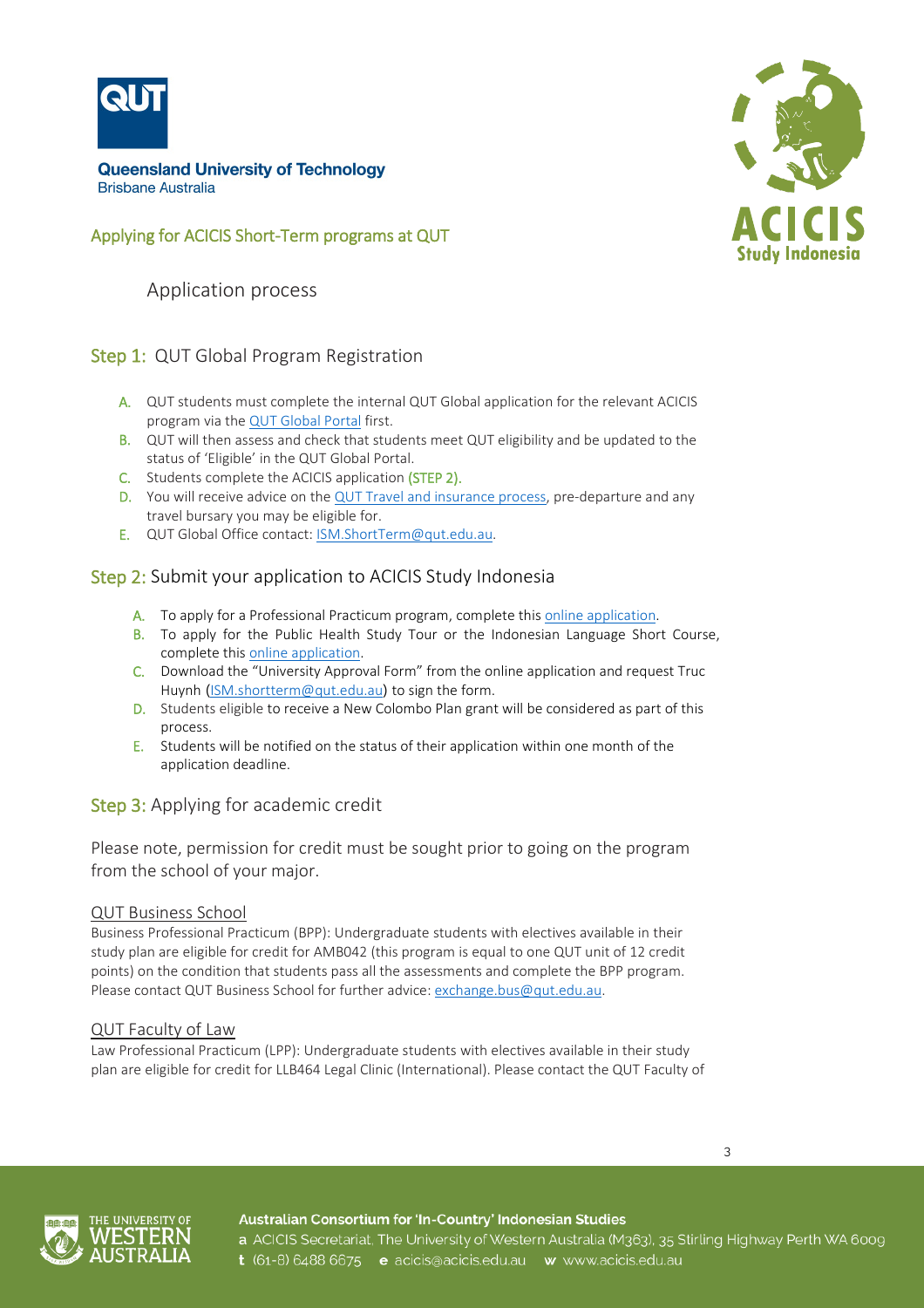

## Applying for ACICIS Short-Term programs at QUT

Law for further advice:: lawandjustice@qut.edu.au.. Justice students may be also be eligible to receive credit fo this program.

#### QUT Creative Industries Faculty

Journalism Professional Practicum (JPP): Undergraduate students may be eligible to receive credit (advanced standing) for this program. Please contact the Creative Industries Faculty, Student Services Team for further advice[: ci@qut.edu.au.](mailto:ci@qut.edu.au)

Creative Arts & Design Professional Practicum (CADPP): Undergraduate Creative Industries students may be eligible to receive credit (advanced standing) for this program. Please contact the Creative Industries Faculty, Student Services Team for further advice[: ci@qut.edu.au.](mailto:ci@qut.edu.au)

#### QUT Faculty of Health

Public Health Study Tour (PHST): Undergraduate students may be eligible to receive credit (advanced standing) for this program. Please consult the Faculty of Health for further advice: [health.enquiries@qut.edu.au.](mailto:health.enquiries@qut.edu.au)

#### QUT Languages

Indonesian Language Short Course (ILSC): Undergraduate students may be eligible to receive credit for this program. Indonesian is offered through ["BULA"](https://www.bula.edu.au/) (Brisbane Universities Languages Alliance). Please consult QUT Languages for further advice: [qut.languages@qut.edu.au.](mailto:qut.languages@qut.edu.au)

#### Please retain the email confirmation from your faculty as it will outline the process of credit transfer on your return from the program.

#### Step 4: Attend an ACICIS Pre-Departure Session

ACICIS will host an informal pre-departure meet up for all students departing on our in-country programs. These are non-compulsory meetings, but offer the opportunity to meet other students on your program. For more information contact the ACICIS Secretariat at [enquiries@acicis.edu.au.](mailto:enquiries@acicis.edu.au)



Australian Consortium for 'In-Country' Indonesian Studies a ACICIS Secretariat, The University of Western Australia (M363), 35 Stirling Highway Perth WA 6009 t (61-8) 6488 6675 e acicis@acicis.edu.au w www.acicis.edu.au